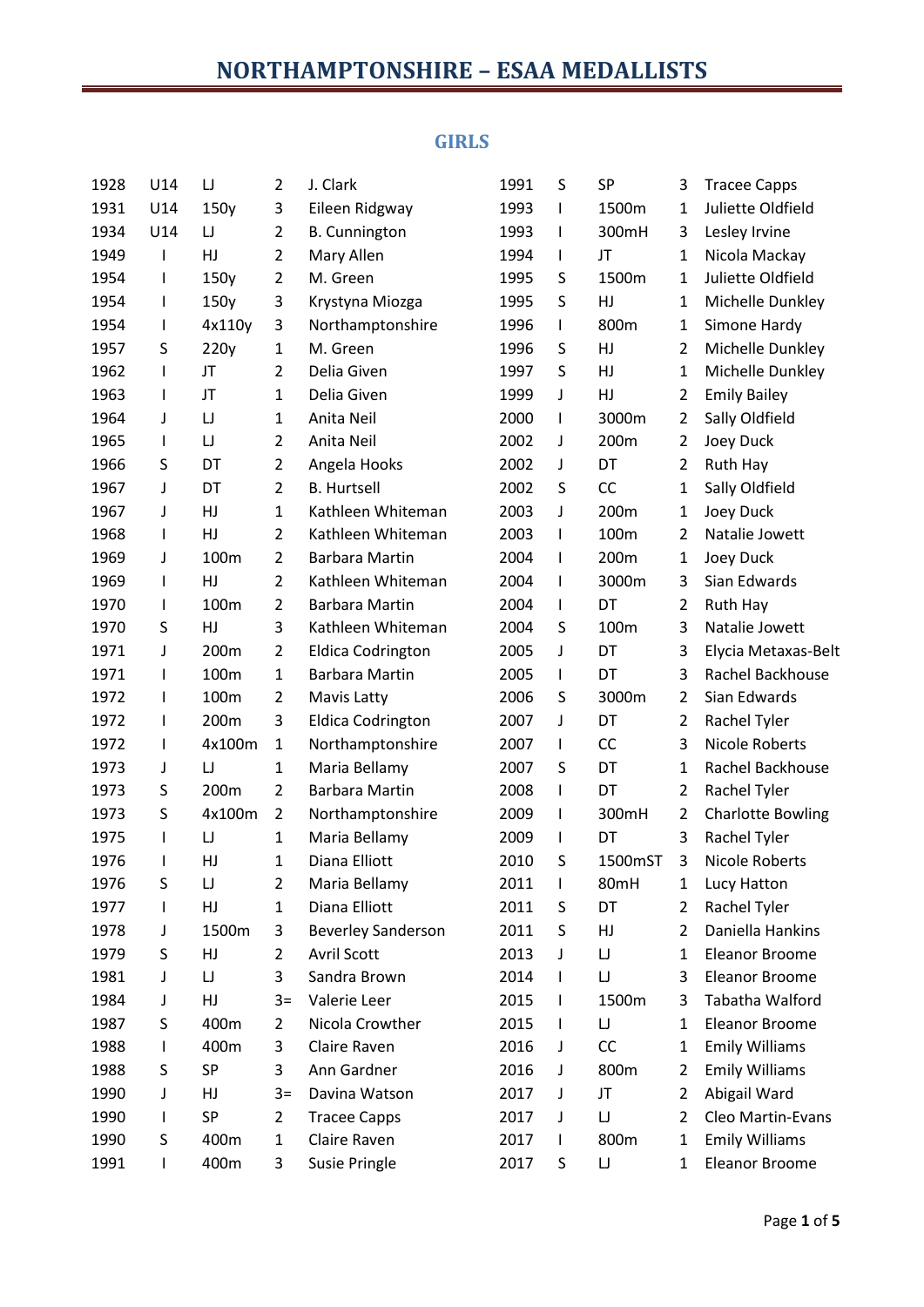# **GIRLS (cont'd)**

| 2017 |      | S SP   | 2 Kiona McLennon       | 2019 I LI |              | 2 Cleo Martin-Evans |
|------|------|--------|------------------------|-----------|--------------|---------------------|
| 2018 |      |        | 1500m 1 Emily Williams |           | 2019 S 1500m | 1 Emily Williams    |
| 2018 |      | $\Box$ | 1 Cleo Martin-Evans    | 2021 J    | 100m         | 2 Savannah Morgan   |
| 2019 | J SP |        | 2 Lily Carlaw          | 2021 I DT |              | 1 Lily Carlaw       |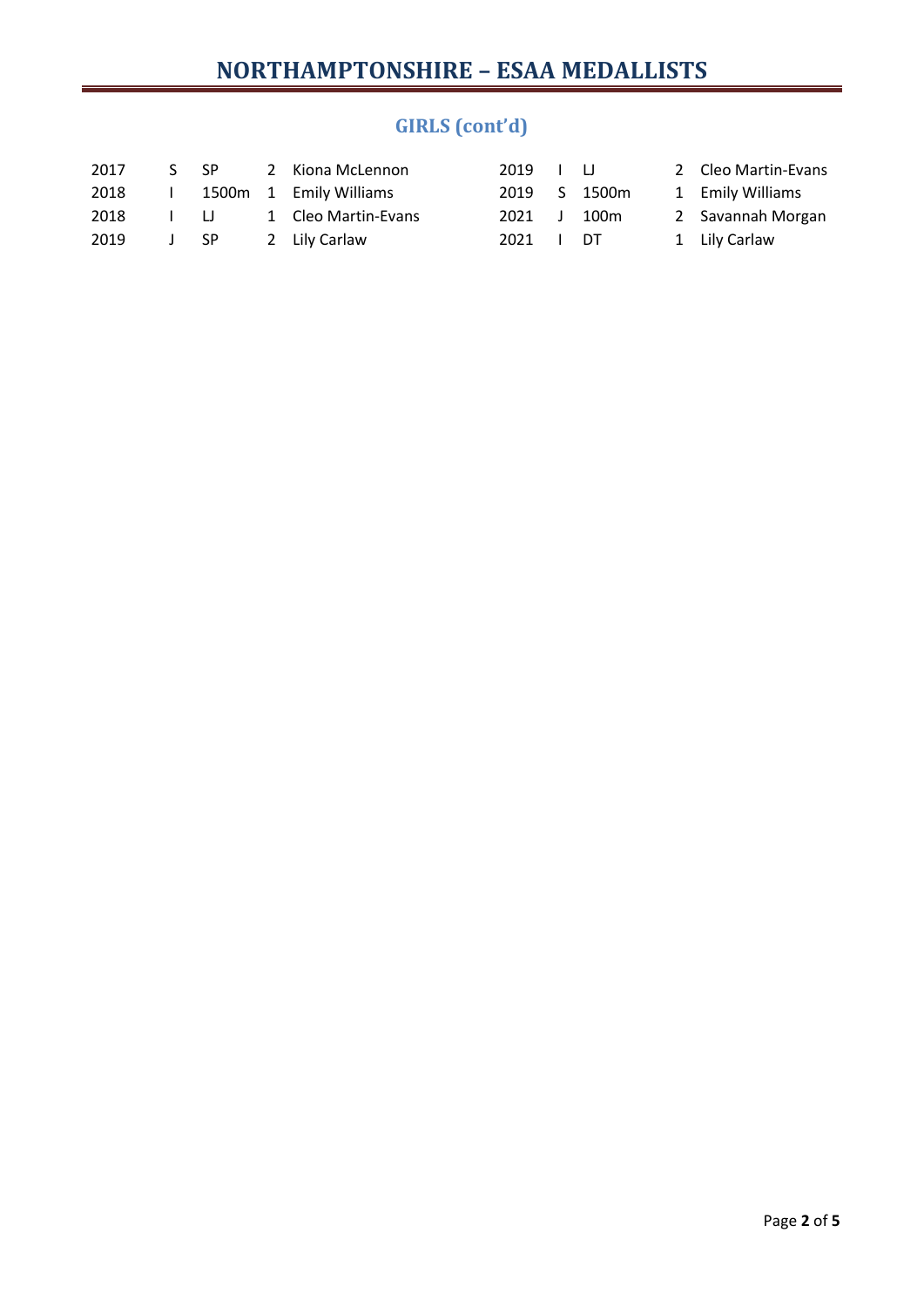#### **BOYS**

| 1928 | U14          | 100y      | 3              | S. Fitzhugh          | 1972 | J            | TJ                                     | 1            | N. Catlin               |
|------|--------------|-----------|----------------|----------------------|------|--------------|----------------------------------------|--------------|-------------------------|
| 1928 | U14          | 880y      | 2              | F. Jaques            | 1972 | L            | 200m                                   | 2            | J. Cubbit               |
| 1928 | U14          | HJ        | $3=$           | W. Haines            | 1972 | S            | 400mH                                  | 1            | <b>Steve James</b>      |
| 1930 | U14          | 440y      | 2              | F. West              | 1975 | J            | HT                                     | 3            | Paul Green              |
| 1930 | U14          | 4x100y    | 3              | Northamptonshire     | 1976 | S            | 400mH                                  | 1            | <b>Chris Preston</b>    |
| 1933 | U14          | HJ        | 3              | G. Watford           | 1977 | J            | IJ                                     | 2            | <b>Richard Haycock</b>  |
| 1947 | U14          | 220y      | 3              | Anthony Hill         | 1977 | L            | HT                                     | 3            | Paul Green              |
| 1949 | J            | 100y      | 3              | Ray Pittuck          | 1977 | S            | 400mH                                  | 2            | <b>Chris Preston</b>    |
| 1949 | $\mathsf{I}$ | <b>SP</b> | $\mathbf{1}$   | Z. Kacharski         | 1978 | J            | 800m                                   | 3            | C. Wills                |
| 1951 | J            | DT        | $\mathbf{1}$   | Alan Thurlow         | 1978 | J            | HT                                     | 3            | A. Bewley               |
| 1951 | S            | DT        | $\overline{2}$ | A. Pawelek           | 1978 | J            | JT                                     | 2            | J. Pickering            |
| 1951 | S            | <b>SP</b> | $\overline{2}$ | T. Bury              | 1978 | S            | 400mH                                  | 3            | Nigel Underwood         |
| 1953 | J            | SP        | 3              | S. Ciescliki         | 1979 | L            | IJ                                     | 1            | Richard Haycock         |
| 1953 | $\mathbf{I}$ | 100y      | 3              | <b>Malcolm Lines</b> | 1979 | S            | 400mH                                  | 3            | Nigel Underwood         |
| 1953 | $\mathbf{I}$ | 4x110y    | 2              | Northamptonshire     | 1980 | J            | 200m                                   | 1            | Dale Hillery            |
| 1953 | $\mathsf{I}$ | DT        | 3              | P. Elliott           | 1980 | J            | DT                                     | 3            | A. Leer                 |
| 1954 | S            | 120yH     | 3              | I. Ford              | 1980 | L            | CC                                     | 3            | R. Herbert              |
| 1955 | J            | SP        | 3              | <b>Frank Smith</b>   | 1980 | L            | SP                                     | 3            | Simon Treadwell         |
| 1956 | $\mathbf{I}$ | 880y      | $\mathbf{1}$   | <b>Michael Parry</b> | 1980 | S            | 400mH                                  | 1            | Nigel Underwood         |
| 1957 | J            | 440y      | 3              | J. Bent              | 1981 | S            | IJ                                     | 3            | <b>Richard Haycock</b>  |
| 1957 | $\mathbf{I}$ | SP        | $\mathbf{1}$   | <b>Frank Smith</b>   | 1982 | J            | HJ                                     | 3            | Chris Trotman           |
| 1957 | S            | IJ        | $\overline{2}$ | Lance Barber         | 1982 | L            | 200m                                   | $\mathbf{1}$ | Dale Hillery            |
| 1959 | S            | 100y      | 3              | George Mayo          | 1982 | L            | 400m                                   | 2            | Derek Redmond           |
| 1959 | S            | 4x110y    | 3              | Northamptonshire     | 1982 | L            | 4x100m                                 | 3            | Northamptonshire        |
| 1961 | J            | CC        | 2              | T. White             | 1982 | L            | JT                                     | 3            | <b>Carl Simmons</b>     |
| 1962 | $\mathbf{I}$ | 440y      | $\overline{2}$ | <b>Neil Palmer</b>   | 1983 | J            | IJ                                     | 2            | <b>Stewart Faulkner</b> |
| 1962 | S            | 220y      | 3              | Robin Jolliffe       | 1983 | S            | 400m                                   | 2            | Derek Redmond           |
| 1962 | S            | TJ        | $\overline{2}$ | Glen Robertson       | 1984 | J            | DT                                     | 2            | J. Plews                |
| 1963 | S            | 220y      | 3              | Robin Jolliffe       | 1984 | L            | HJ                                     | 1            | Chris Trotman           |
| 1963 | S            | 440y      | $\overline{2}$ | <b>Neil Palmer</b>   | 1984 | $\mathsf{I}$ | IJ                                     | 3            | <b>Stewart Faulkner</b> |
| 1964 | J            | IJ        | $\overline{2}$ | P. Shoemark          | 1985 | J            | НT                                     | 2            | Paul Binley             |
| 1964 | S            | 440y      | 1              | <b>Neil Palmer</b>   | 1985 | J            | IJ                                     | 1            | Kevin Liddington        |
| 1966 | J            | JT        | 1              | Graham Sherwood      | 1985 | L            | IJ                                     | 2            | <b>Stewart Faulkner</b> |
| 1968 | J            | CC        | 3              | D. Driver            | 1986 | J            | CC                                     | 1            | Lee Crainie             |
| 1968 | J            | 1M        | 2              | D. Driver            | 1986 | L            | HT                                     | 3            | Paul Binley             |
| 1968 | J            | HJ        | 3              | <b>B.</b> Graham     | 1986 | L            | $\sqcup$                               | 1            | Kevin Liddington        |
| 1968 | J            | JT        | 3              | Nicholas Jackman     | 1986 | S            | 100m                                   | 2            | <b>Courtney Rumbolt</b> |
| 1970 | $\mathbf{I}$ | 100m      | $\mathbf{1}$   | <b>Bob Munns</b>     | 1986 | S            | $\begin{array}{c} \square \end{array}$ | 1            | <b>Stewart Faulkner</b> |
| 1970 | $\mathbf{I}$ | 100mH     | 2              | <b>Steve James</b>   | 1987 | J            | 400m                                   | 2            | P. Aldridge             |
| 1970 | $\mathbf{I}$ | JT        | $\mathbf{1}$   | Nicholas Jackman     | 1987 | J            | HJ                                     | 3            | <b>Brendan Reilly</b>   |
| 1971 | $\mathbf{I}$ | 100mH     | 3              | W. Ribbans           | 1987 | L            | IJ                                     | 1            | Kevin Liddington        |
| 1971 | S            | 100m      | $\mathbf{1}$   | <b>Bob Munns</b>     | 1987 | S            | 100m                                   | 3            | <b>Courtney Rumbolt</b> |
| 1971 | S            | 110mH     | $\overline{2}$ | Steve James          | 1988 | J            | НT                                     | 1            | <b>Neil Curtis</b>      |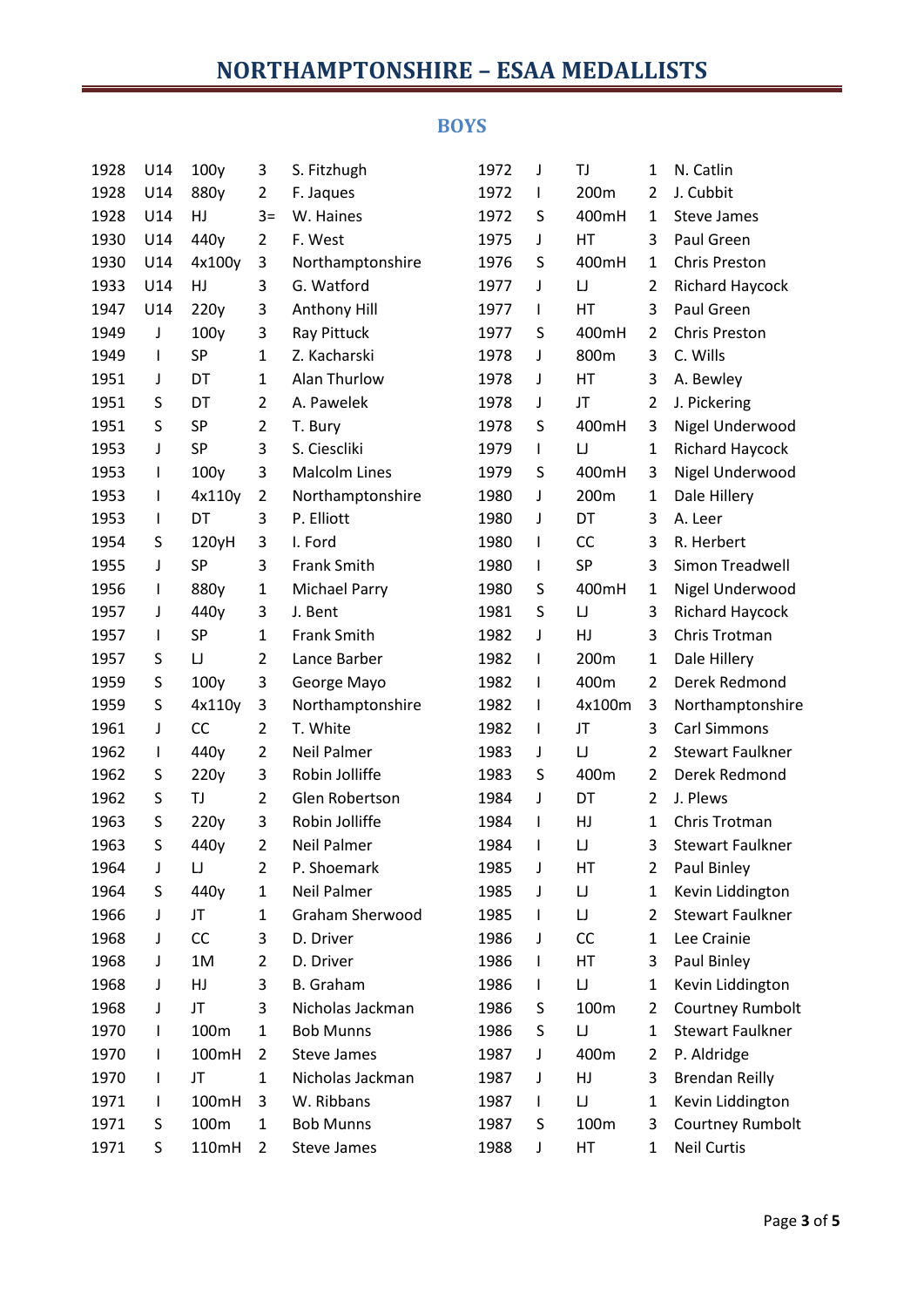## **BOYS (cont'd)**

| 1988 | $\mathsf{I}$ | <b>CC</b> | 2              | <b>Scott Crainie</b>       | 1997 | S            | HT      | 2              | Matthew Bell              |
|------|--------------|-----------|----------------|----------------------------|------|--------------|---------|----------------|---------------------------|
| 1988 | L            | HJ        | 1              | <b>Brendan Reilly</b>      | 1999 | L            | 400m    | 3              | <b>Michael Snow</b>       |
| 1988 | S            | 100m      | 1              | Courtney Rumbolt           | 2000 | J            | DT      | 3              | Sam Herrington            |
| 1988 | S            | 4x100m    | 1              | Northamptonshire           | 2000 | S            | 800m    | $\overline{2}$ | <b>Damien Moss</b>        |
| 1988 | S            | $\sqcup$  | 1              | Kevin Liddington           | 2001 | J            | PEN     | 1              | Pepi Nanci                |
| 1989 | L            | DT        | 2              | Jamie Murphy               | 2001 | J            | DT      | 1              | Sam Herrington            |
| 1989 | L            | HJ        | 1              | <b>Brendan Reilly</b>      | 2001 | J            | SP      | 3              | Pepi Nanci                |
| 1989 | S            | IJ        | 1              | Kevin Liddington           | 2001 | S            | 800m    | $\overline{2}$ | <b>Damien Moss</b>        |
| 1990 | J            | НT        | 1              | <b>Mike Rowlatt</b>        | 2002 | I            | DT      | 1              | Sam Herrington            |
| 1990 | J            | PV        | 2              | <b>Mark Davis</b>          | 2003 | J            | PEN     | 1              | <b>Gregor Simey</b>       |
| 1990 | L            | НT        | 2              | <b>Neil Curtis</b>         | 2003 | J            | PEN     | $\overline{2}$ | Jamie Langley             |
| 1990 | S            | DT        | 3              | Jamie Murphy               | 2003 | J            | 200m    | 2              | Sean Taylor               |
| 1990 | S            | HJ        | 1              | <b>Brendan Reilly</b>      | 2003 | S            | 110mH   | 2              | William Sharman           |
| 1991 | J            | 800m      | 3              | <b>Matthew Clarke</b>      | 2003 | S            | DT      | $\overline{2}$ | <b>Josh Palmer</b>        |
| 1991 | J            | PV        | 1              | <b>Mark Davis</b>          | 2005 | I            | OCT     | 3              | <b>Andrew Lawrence</b>    |
| 1991 | L            | JT        | 3              | Mark Welch                 | 2005 | I            | 200m    | 1              | Sean Taylor               |
| 1991 | S            | HJ        | 1              | <b>Brendan Reilly</b>      | 2008 | J            | HT      | 2              | Samuel Foster             |
| 1991 | S            | HT        | 3              | <b>Neil Curtis</b>         | 2008 | L            | 400m    | 1              | <b>Benjamin Sturgess</b>  |
| 1992 | L            | НT        | 2              | Mike Rowlatt               | 2009 | J            | 3k Walk | 2              | Daniel Waples             |
| 1992 | L            | PV        | 1              | <b>Mark Davis</b>          | 2009 | L            | 100mH   | 1              | Themba Luhana             |
| 1992 | S            | HJ        | 1              | <b>Brendan Reilly</b>      | 2009 | S            | 200m    | 2              | Sebastian Tully-Middleton |
| 1993 | J            | JT        | 2              | <b>Robert Charlesworth</b> | 2010 | J            | 3k Walk | 3              | Daniel Waples             |
| 1993 | L            | PV        | 2              | <b>Mark Davis</b>          | 2011 | J            | 3k Walk | 3              | Matthew Redfern           |
| 1993 | S            | НT        | $\overline{2}$ | <b>Neil Curtis</b>         | 2011 | $\mathsf{I}$ | 5k Walk | 3              | Daniel Waples             |
| 1994 | J            | НT        | 2              | James Punch                | 2012 | I            | OCT     | 3              | <b>Kieran Russ</b>        |
| 1994 | L            | HT        | 3              | <b>Matthew Bell</b>        | 2013 | I            | 200m    | 2              | <b>Caleb Downes</b>       |
| 1994 | S            | PV        | 2              | <b>Mark Davis</b>          | 2013 | I            | HT      | 3              | Darren Foster             |
| 1995 | L            | OCT       | 1              | Leo Barker                 | 2013 | $\mathsf{I}$ | SP      | $\overline{2}$ | <b>Thomas Gercs</b>       |
| 1995 | L            | 100mH     | 2              | Chris Hargrave             | 2014 | J            | 300m    | 3              | Thomas Jasper             |
| 1995 | L            | 400m      | 3              | Lee Black                  | 2015 | J            | 80mH    | 2              | <b>Oliver Lambert</b>     |
| 1995 | L            | IJ        | 3              | Leo Barker                 | 2017 | $\mathbf{I}$ | 1500mST | 1              | Adam Searle               |
| 1995 | S            | HT        | 3              | <b>Matthew Bell</b>        | 2017 | S            | 100m    | 3              | Maxwell Brown             |
| 1995 | S            | PV        | 1              | <b>Mark Davis</b>          | 2018 | S            | 1500m   | 1              | Joshua Lay                |
| 1996 | S            | HT        | 1              | Matthew Bell               | 2019 | J            | 200m    | 3              | <b>Fabian Powell</b>      |
| 1997 | J            | 400m      | 1              | Michael Snow               | 2019 | $\mathsf{I}$ | 1500m   | 3              | Archie Parkinson          |
| 1997 | J            | HT        | 3              | John Hay                   | 2019 | L            | SP      | 1              | Chris Dyrmishi            |
| 1997 | S            | 110mH     | 1              | Leo Barker                 | 2019 | S            | 200m    | 2              | <b>Bailey Swift</b>       |
| 1997 | S            | 400m      | 2              | Lee Black                  | 2021 | S            | SP      | 1              | Chris Dyrmishi            |
|      |              |           |                |                            |      |              |         |                |                           |

*Notes regarding the athlete details shown above :*

Their ESAA championship performances are shown in the following abbreviated format – *yyyy a eeee p* where :